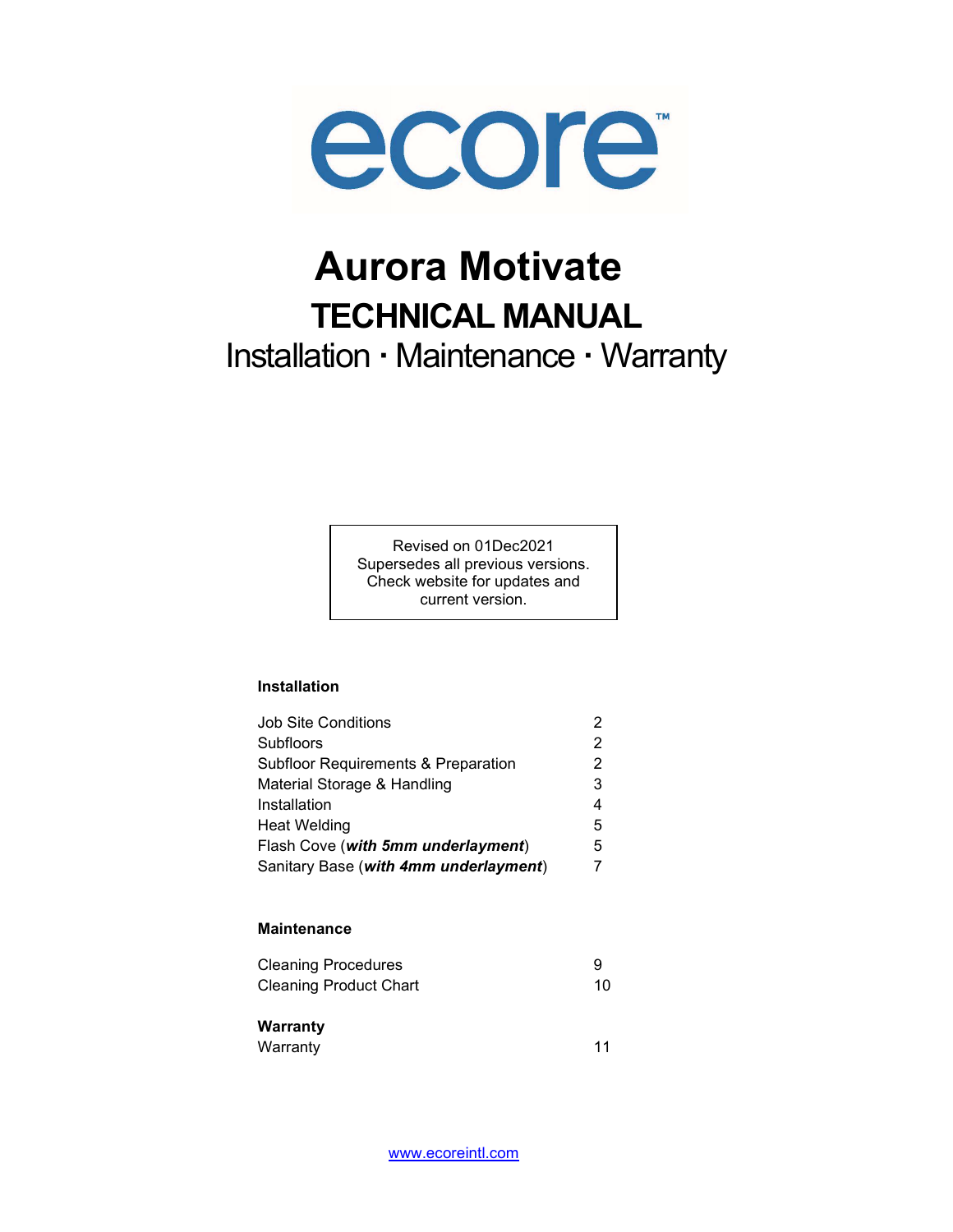# I. JOB SITE CONDITIONS

- 1. Installation should not begin until after all other trades are finished in the area. If the job requires other trades to work in the area after the installation of the floor, the floor should be protected with an appropriate cover, such as Kraft paper and then plywood.
- 2. Areas to receive flooring should be weather tight and maintained at a minimum uniform temperature of 65°F (18°C) for 48 hours before, during, and after the installation.

# II. SUBFLOORS

1. Flooring may be installed over concrete, approved Portland- based patching and leveling materials, and wood.

# NOTE: The selected Portland-based patching and self-leveling materials must be moisture resistant and rated to withstand the RH moisture levels on the project.

# NOTE: Gypsum-based patching and leveling compounds are not acceptable.

- 2. Wood Subfloors Wood subfloors should be double construction with a minimum thickness of one inch. The floor must be rigid and free from movement with a minimum of 18 inches of well-ventilated air space below.
- 3. Underlayments The preferred underlayment panel is American Plywood Association (APA) underlayment grade plywood, minimum thickness of 1/4-inch, with a fully sanded face. NOTE: Particleboard, chipboard, Masonite and lauan are not considered to be suitable underlayments.

4. Concrete Floors – Concrete shall have a minimum compressive strength of 3000 psi. New concrete slabs should cure for a minimum of 28 days before installing flooring. Concrete must be fully cured and permanently dry.

# III. SUBFLOOR REQUIREMENTS AND PREPARATION

- 1. Subfloors shall be dry, clean, smooth, level, and structurally sound. They should be free of dust, solvent, paint, wax, oil, grease, asphalt, sealers, curing and hardening compounds, alkaline salts, old adhesive residue, and other extraneous materials, according to ASTM F710.
- 2. Subfloors should be smooth to prevent irregularities, roughness, or other defects from telegraphing through the new flooring. The surface should be flat to the equivalent of 3/16˝ (4.8 mm) in 10´ (3.0 m).
- 3. Mechanically remove all traces of old adhesives, paint, or other debris by scraping, sanding, or scarifying the substrate. Do not use solvents. All high spots shall be ground level and low spots filled with a Portland-based patching compound.
- 4. All saw cuts (control joints), cracks, indentations, and other non-moving joints in the concrete must be filled with a Portland-based patching compound.
- 5. Expansion joints in the concrete are designed to allow for expansion and contraction of the concrete. If a floor covering is installed over an expansion joint, it will likely fail in that area. Use expansion joint covers designed for resilient flooring.
- 6. Always allow patching materials to dry thoroughly and install according to the manufacturer's instructions. Excessive moisture in patching material may cause bonding problems or a bubbling reaction with the E-Grip III adhesive.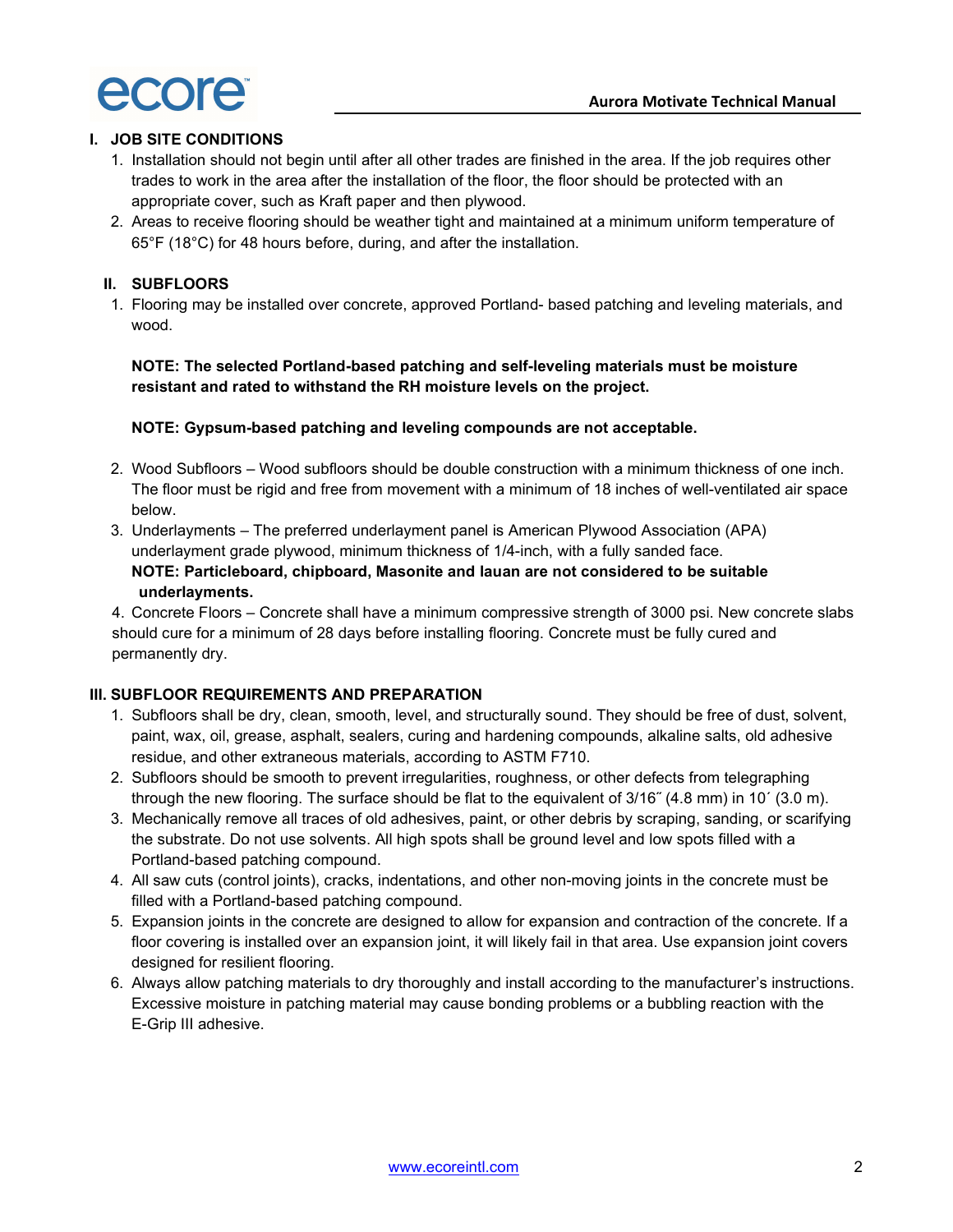

#### HAZARDS:

SILICA WARNING – Concrete, floor patching compounds, toppings, and leveling compounds can contain free crystalline silica. Cutting, sawing, grinding, or drilling can produce respirable crystalline silica (particles 1- 10 micrometers). Classified by OSHA as an IA carcinogen, respirable silica is known to cause silicosis and other respiratory diseases. Avoid actions that may cause dust to become airborne. Use local or general ventilation or provide protective equipment to reduce exposure to below the applicable exposure limits.

ASBESTOS WARNING – Resilient flooring, backing, lining felt, paint, or asphaltic "cutback" adhesives can contain asbestos fibers. Avoid actions that cause dust to become airborne. Do not sand, dry sweep, dry scrape, drill, saw, beadblast, or mechanically chip or pulverize. Regulations may require that the material be tested to determine the asbestos content. Consult the document "Recommended Work Practices for Removal of Existing Resilient Floor Coverings" available from the Resilient Floor Covering Institute.

LEAD WARNING – Certain paints can contain lead. Exposure to excessive amounts of lead dust presents a health hazard. Refer to applicable federal, state, and local laws and the publication "Lead Based Paint: Guidelines for Hazard Identification and Abatement in Public and Indian Housing" available from the United States Department of Housing and Urban Development.

- 7. Moisture must be measured using the RH Relative Humidity test method per the ASTM F2170 test standard. Moisture content should not exceed the allowable limit of the selected adhesive.
	- a. E-Grip III RH limit of 85% normally selected
	- b. E-Grip 95 RH limit of 95% higher RH applications
	- c. E-Grip 99 RH limit of 99% highest RH applications

If RH levels exceed the selected adhesive's RH limit, stop and correct situation.

- 8. In the event that a moisture mitigation system is required, it must conform to the ASTM F3010 Standard Practice for Two-Component Resin Based Membrane Forming Moisture Mitigation Systems for use Under Resilient Floor Coverings.
- 9. Perform pH tests on all concrete floors. If greater than the allowable limit of the selected adhesive, neutralize prior to installation.
- 10. Adhesive bond tests should be conducted in several locations throughout the area. Glue down 3´ x 3´ test pieces of the flooring with the recommended adhesive and trowel. Allow to set for 72 hours before attempting to remove. A sufficient amount of force should be required to remove the flooring and, when removed, there should be adhesive residue on the subfloor and on the back of the test pieces.

#### IV. MATERIAL STORAGE AND HANDLING

.

- 1. Material should be delivered to the job site in its original, unopened packaging with all labels intact.
- 2. Material must be stored in a climate-controlled environment not to exceed 85°F (30°C)
- 3. The material and adhesive must be acclimated at room temperature for a minimum of 48 hours before starting installation.
- 4. Note: Shipping pallets, cradles, banding, etc. are not intended for storage. After 7 days, remove material from shipping pallets, cradles, etc. Rolls of Aurora Motivate should be stored standing up. Storing Aurora Motivate rolls on their side will result in welting.
- 5. Inspect all materials for visual defects before beginning the installation. No labor claim will be honored on material installed with visual defects. Verify the material delivered is the correct style, color, and amount. Any discrepancies must be reported immediately before beginning installation.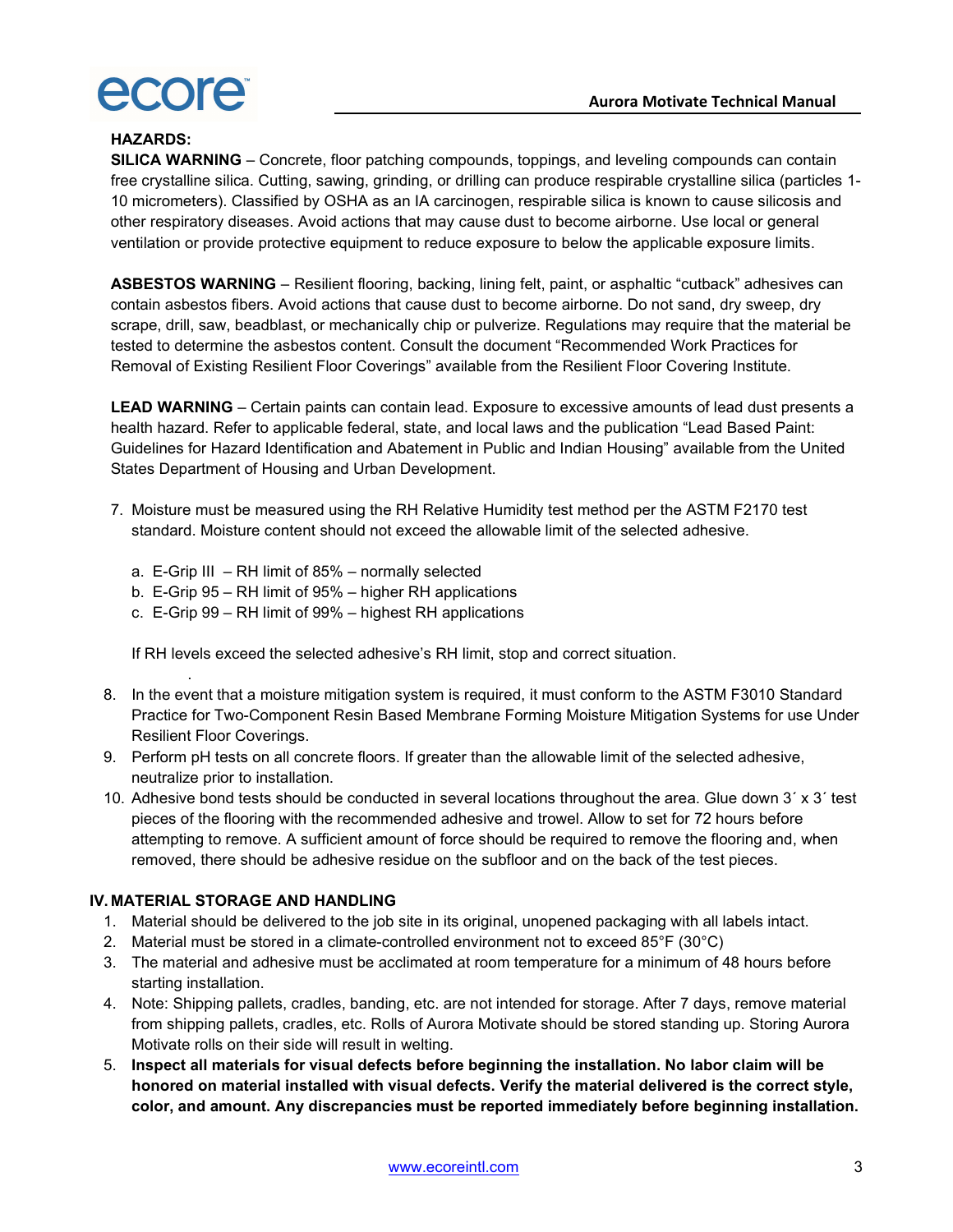6. Adjacent Aurora Motivate rows must be laid in the opposite direction to avoid shade variations between the rolls. Laying rolls in the same direction can cause visual variations between the rolls. See drawing below:



7. Lay the rolls to provide as few seams as possible with economical use of materials. All rolls being installed on a given day must be unrolled the day before and allowed to relax overnight.

## IV. INSTALLATION

- 1. Assume that the walls you are butting against are not straight or square. Using a chalk line, make a starting point for an edge of the flooring to follow. The chalk line should be set where the first seam will be located.
- 2. Remove the flooring from the shrink wrap and unroll it onto the floor. Lay the material on the floor in a way that will use your cuts efficiently. Cut all rolls at the required length, including enough to run up the wall a couple inches.
- 3. If end seams are necessary, they should be staggered on the floor and overlapped approximately 2". End seams will be trimmed after acclimation period using a square to ensure they fit tightly without gaps.
- 4. After allowing proper acclimation and rough cuts are made you may begin the installation.
- 5. Align the first edge to the chalk line. Note: it is very important that the first seam is perfectly straight.
- 6. Position the second roll so it is snug with the adjacent roll, but not compressed. After seams are trimmed, if necessary, the edges should fit snug with no visual gaps. Care should be taken to not over compress the seam. Over compressed seams will cause peaking.
- 7. Repeat for each consecutive sheet necessary to complete area or rolls that will be installed that day.

# V. INSTALLATION – Adhesive Application

- 1. After performing the above procedures, begin the application of the adhesive. We recommend E-Grip III, a one-component moisture-cured polyurethane adhesive. E-Grip III should not be mixed. It is specially formulated for use right out of the pail. Apply E-Grip III to the substrate using a 1/16˝ square- notched trowel.
- 2. Fold over the first drop along the wall (half the width of the roll). Rolls are 6 feet wide. When roll is folded over, this will leave an exposed area of substrate that is 3 feet wide.
- 3. Spread the adhesive using the proper size square-notched trowel. Take care not to spread more E-Grip III than can be covered with flooring within 30 minutes. The open time of the adhesive is 30–40 minutes at 70°F and 50% relative humidity.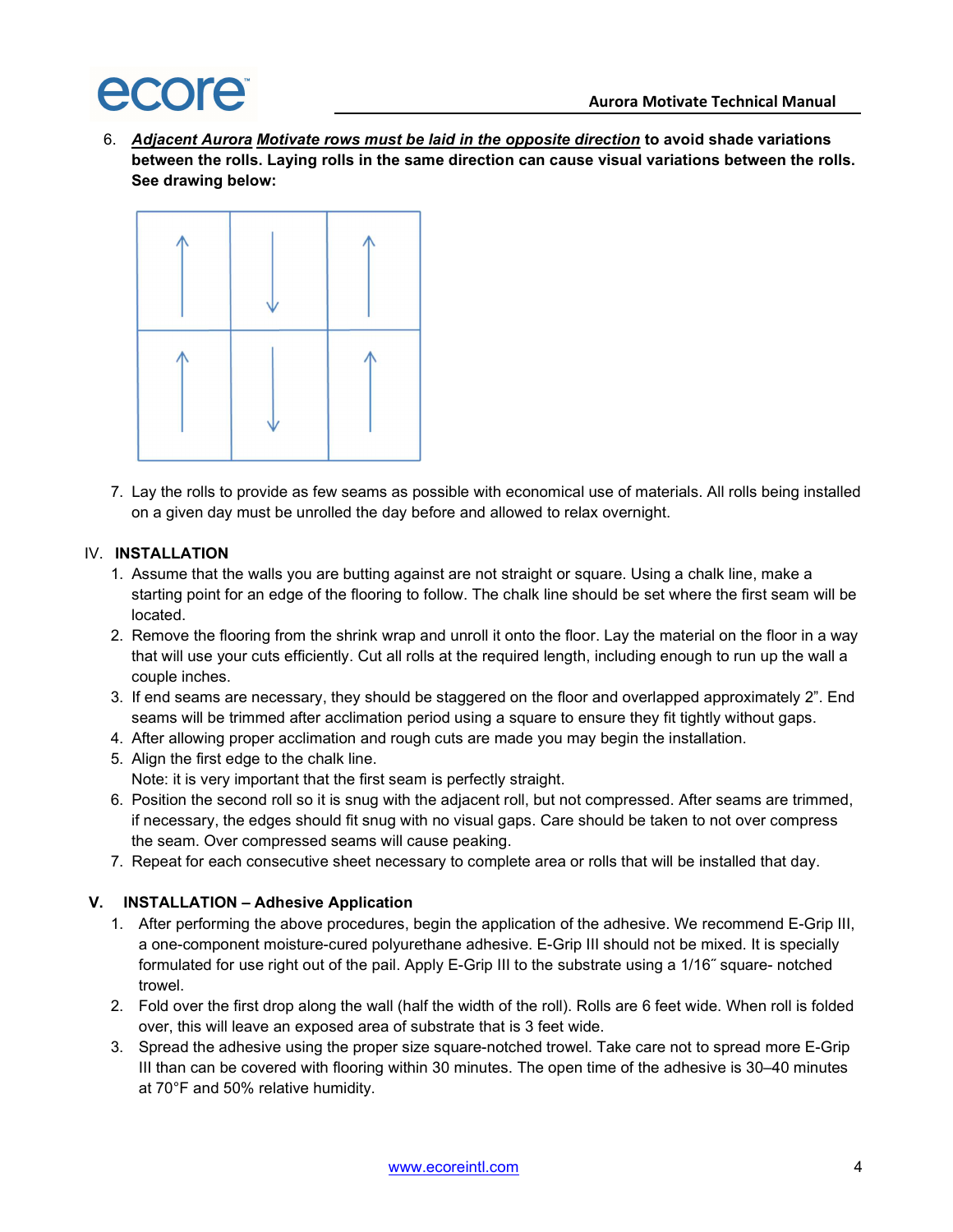

NOTE: Temperature and humidity affect the open time of the adhesive. Temperatures above 70°F and/or relative humidity above 50% will cause the adhesive to set up more quickly. Temperatures below 70°F and/or relative humidity below 50% will cause the adhesive to set up more slowly. The installer should monitor the on-site conditions and adjust the open time accordingly.

NOTE: Do not allow E-Grip III to cure on your hands or the flooring. Immediately wipe off excess adhesive with a rag dampened with mineral spirits! Cured adhesive is very difficult to remove from hands. We strongly suggest wearing gloves while using E-Grip III.

- 4. Lay the flooring into the wet adhesive. Do not allow the material to "flop" into place; this may cause air entrapment and bubbles beneath the flooring.
- 5. Immediately roll the floor with a 75–100 lb. roller to ensure proper adhesive transfer. Overlap each pass of the roller by 50% of the previous pass to ensure the floor is properly rolled. Roll the width first and then the length. Roll again within the first 60 minutes.
- 6. Fold over the second half of the first roll and half the width of the second roll. Taking roll sizes into account, this will provide an exposed area of substrate of 6 feet wide. Spread the adhesive, roll the flooring, and repeat for each consecutive drop.
- 7. Continue the process for each consecutive drop. Work at a pace so that you are always folding material back into wet adhesive bed.

Note: Never leave adhesive ridges or puddles. They will telegraph through the material.

- 8. Hand roll all seams after the entire floor has been rolled.
- 9. In some instances, it may be necessary to weigh down the seams, especially the end seams, until the adhesive develops a firm set.
- 10. Keep traffic off the floor for a minimum of 24 hours. Floor should be free from rolling loads for a minimum of 72 hours.

#### VI. INSTALLATION – Heat Welding

- 1. Groove seams as required. Groove only to 2/3 depth of the wear (top) layer. DO NOT GROOVE THROUGH TO THE RUBBER UNDERLAYMENT
- 2. Heat weld all seams with manufacturer's welding rod.
- 3. Apply solution of 1-part mild dish soap to 10-parts water to a 2" wide area of the welded seam.
- 4. **Immediately Skive first pass** with Mozart Skive Knife using 0.7mm skid plate.



5. Immediately reapply soapy liquid and final skive with Mozart Skive Knife without skid plate.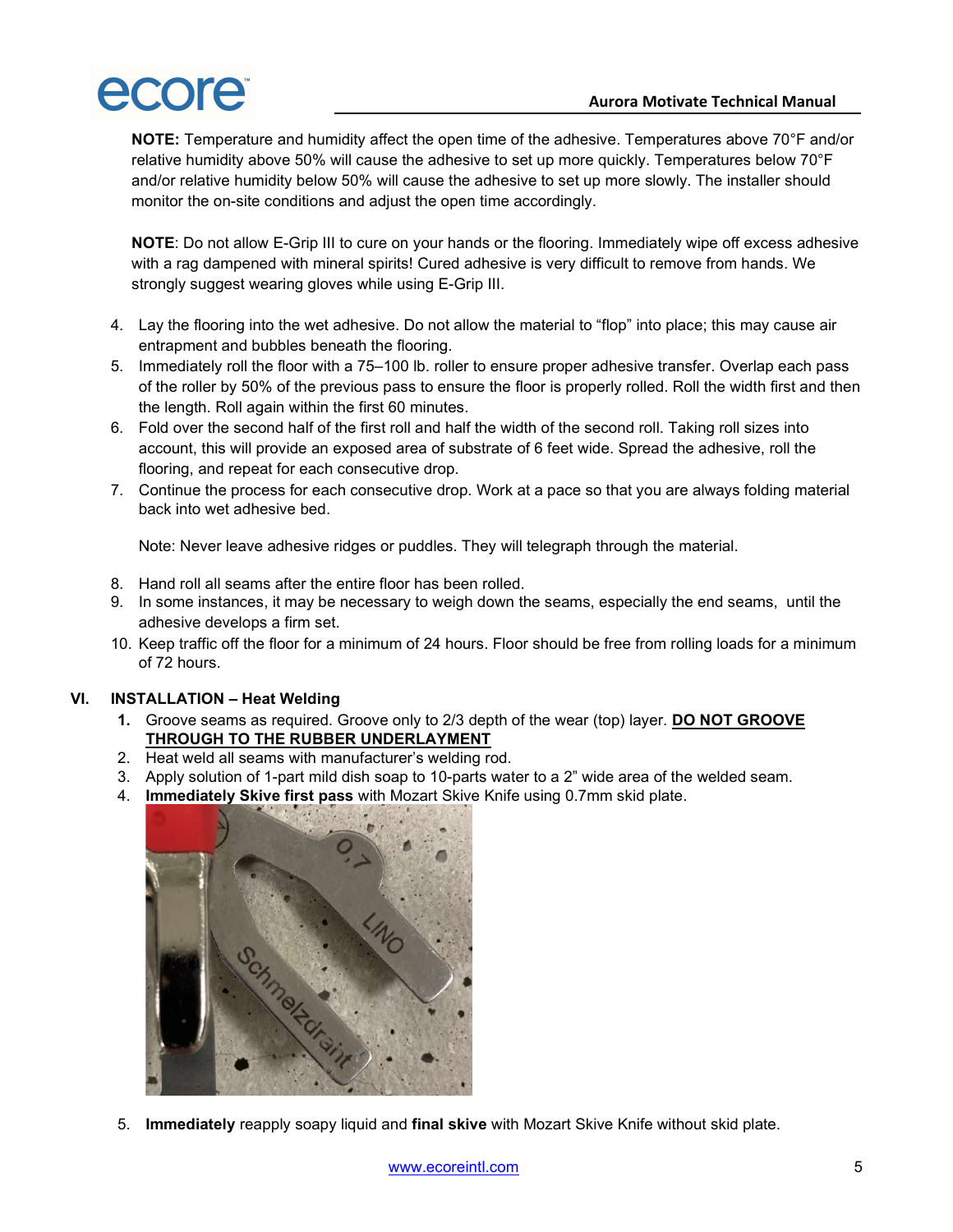

#### VII. INSTALLATION – Flash Cove (use 5mm Underlayment)

- 1. Remove Aurora Motivate from the shrink wrap and unroll it onto the floor. Lay the material on the floor in a way that will use your cuts efficiently. Cut all rolls at the required length.
- 2. If end seams are necessary, they should be staggered on the floor and overlapped approximately 2". End seams will be trimmed after acclimation period using a square so they fit tightly without gaps.
- 3. After allowing proper acclimation and rough cuts are made you may begin the installation.
- 4. Note: it is very important that the first seam is perfectly straight.
- 5. Position the second roll so it is snug with the adjacent roll, but not compressed. After seams are trimmed, if necessary, the edges should fit snug with no visual gaps. Care should be taken to not over compress the seam. Over compressed seams will cause peaking.
- 6. Repeat for each consecutive sheet necessary to complete area or those rolls to be installed that day.
- 7. After the rolls are rough fitted for the room, strike chalk lines 4" from the walls for flash coving.
- 8. Where the outline for the seam is marked, make square cut with a fixed straight blade utility knife to prepare the edge for the picture frame flash cove installation.
- 9. Prepare the 5mm rubber underlayment 4" wide strip to be installed between the wall and the prepared edge of the backed Aurora Motivate.
- 10. After performing the above procedures, begin the application of the adhesive. We recommend E-Grip III, a one-component moisture-cured polyurethane adhesive. E-Grip III should not be mixed. It is specially formulated for use right out of the pail. Apply E-Grip III to the substrate using a 1/16<sup>"</sup> squarenotched trowel.

NOTE: Temperature and humidity affect the open time of the adhesive. Temperatures above 70°F and/or relative humidity above 50% will cause the adhesive to set up more quickly. Temperatures below 70°F and/or relative humidity below 50% will cause the adhesive to set up more slowly. The installer should monitor the on-site conditions and adjust the open time accordingly.

NOTE: Do not allow E-Grip III to cure on your hands or the flooring. We strongly suggest wearing gloves while using E-Grip III. Immediately wipe off excess adhesive with a rag dampened with mineral spirits! Cured adhesive is very difficult to remove from hands.

- 11. Fold over the first drop along the wall (half the width of the roll). Remove the 5mm rubber underlayment and set aside. Rolls are 6 feet wide and 30 feet long. When roll is folded over this will leave an exposed area of substrate that is 3 feet wide and 30 feet long.
- 12. Spread the adhesive using the proper size square-notched trowel. Take care not to spread more E-Grip III than can be covered with flooring within 30 minutes. The open time of the adhesive is 30–40 minutes at 70°F and 50% relative humidity. NOTE: Temperature and humidity affect the open time of the adhesive. Temperatures above 70°F and/or relative humidity above 50% will cause the adhesive to set up more quickly. Temperatures below 70°F and/or relative humidity below 50% will cause the adhesive to set up more slowly. The installer should monitor the on-site conditions and adjust the open time accordingly.
- 13. Lay the flooring and 4" wide rubber underlayment into the wet adhesive. Do not allow the sheet material to "flop" into place; this may cause air entrapment and bubbles beneath the flooring.
- 14. Immediately roll the floor with a 75–100 lb. roller to ensure proper adhesive transfer. Overlap each pass of the roller by 50% of the previous pass to ensure the floor is properly rolled. Roll the width first and then the length.
- 15. Fold over the second half of the first roll and half the width of the second roll. Taking roll sizes into account, this will provide an exposed area of substrate of 6 feet wide and 30 feet in length per roll. Spread the adhesive, roll the flooring, and repeat for each consecutive drop.
- 16. In some instances, it may be necessary to weigh down the seams, especially the end seams, until the adhesive develops a firm set.
- 17. Roll the 5mm rubber underlayment into the adhesive and thoroughly roll with a hand roller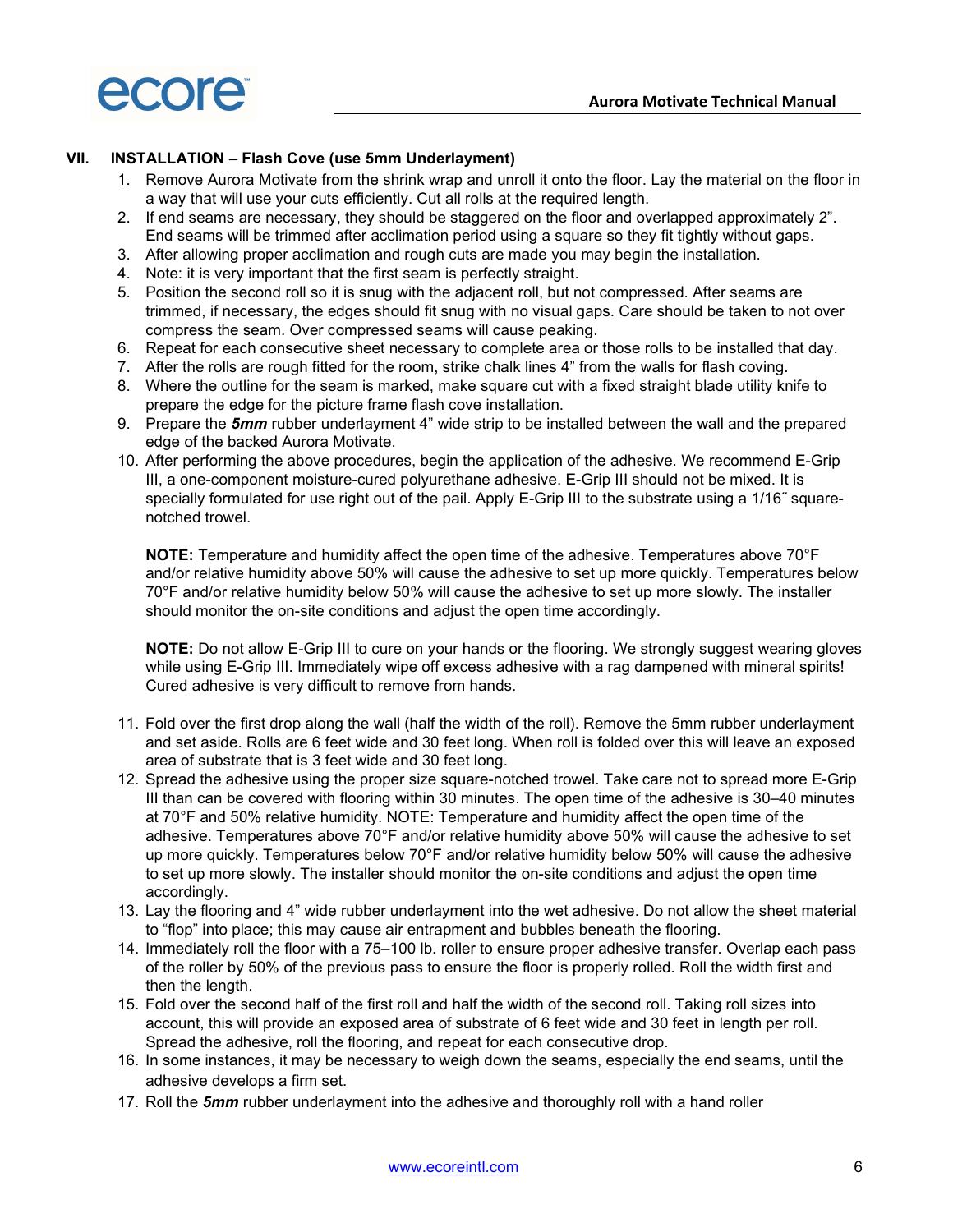- 18. Continue the process for each consecutive drop and 4" rubber underlayment. Work at a pace so that you are always folding material back into wet adhesive bed.
- 19. Let the adhesive cure for several hours before flash coving.
- 20. Install cap strip.
- 21. Vacuum the wall surface with the brush attachment and then tack-mop the surface using a damp mop to remove any remaining fines. Allow the surface to dry completely before installing E-Flash Tape.
- 22. Apply 3-3/4" E-Flash Tape to the top of the 5mm Rubber underlayment filler strip and roll with a hand roller.
	- a. Do not overlap the tape.
	- b. Avoid trapping air during placement.
	- c. Trim off excess tape with utility knife
- 23. Apply 3-3/4" E-Flash Tape on the wall / vertical surface, from the 5mm Rubber underlayment edge to where the finished cap edge will stop.
	- a. Do not overlap the tape.
	- b. Avoid trapping air during placement.
	- c. Trim off excess tape with utility knife
- 24. Using a 1-1/4" cove stick for the radius, cut the miter for the outside and inside corners. Using the cove strip, score and remove release liner from the wall and floor, and place and adhere the cove stick.
- 25. Measure from the 7mm Aurora Motivate cut edge to the top of the cap strip following the radius for the picture frame 2mm flash cove area. Strip a length of 2mm material as needed, the width of the fill piece for the perimeter coved areas, making mitered inside and outside corners.

| <b>Cove Stick</b>          |  |
|----------------------------|--|
| <b>Underlayment</b>        |  |
| <b>Aurora Motivate 7mm</b> |  |
|                            |  |

- 26. Try-fit the 2mm unbacked Aurora material.
- 27. Peel back enough of the release liner on the wall and floor to install the 2mm unbacked Aurora material.
- 28. Begin to place the 2mm material and press into place. Take care to place flooring in proper position because of extreme difficulty of repositioning flooring materials once bonded to the E-Flash Tape.
- 29. Pull back additional release liner as you go and continue to place flooring.
- 30. Heat-weld all seams and inside and outside corners with manufacturer's welding rod.
- 31. Apply solution of 1-part mild dish soap to 10-parts water to a 2" wide area of the welded seam.
- 32. Immediately skive first pass with Mozart Skive Knife using 0.7mm skid plate.
- 33. Immediately reapply soapy liquid and final skive with Mozart Skive Knife without skid plate.
- 34. Hand roll all seams after the entire floor has been rolled.
- 35. Keep traffic off the floor for a minimum of 24 hours. Floor should be free from rolling loads for a minimum of 72 hours.

# VIII. INSTALLATION – Sanitary Base (Use 4mm underlayment)

- 1. Remove the 7mm Aurora Motivate from the shrink wrap and unroll it onto the floor. Lay the material on the floor in a way that will use your cuts efficiently. Cut all rolls at the required length.
- 2. If end seams are necessary, they should be staggered on the floor and overlapped approximately 2". End seams will be trimmed after acclimation period using a square to ensure they fit tightly without gaps.
- 3. After allowing proper acclimation and rough cuts are made you may begin the installation.
- 4. Note: it is very important that the first seam is perfectly straight.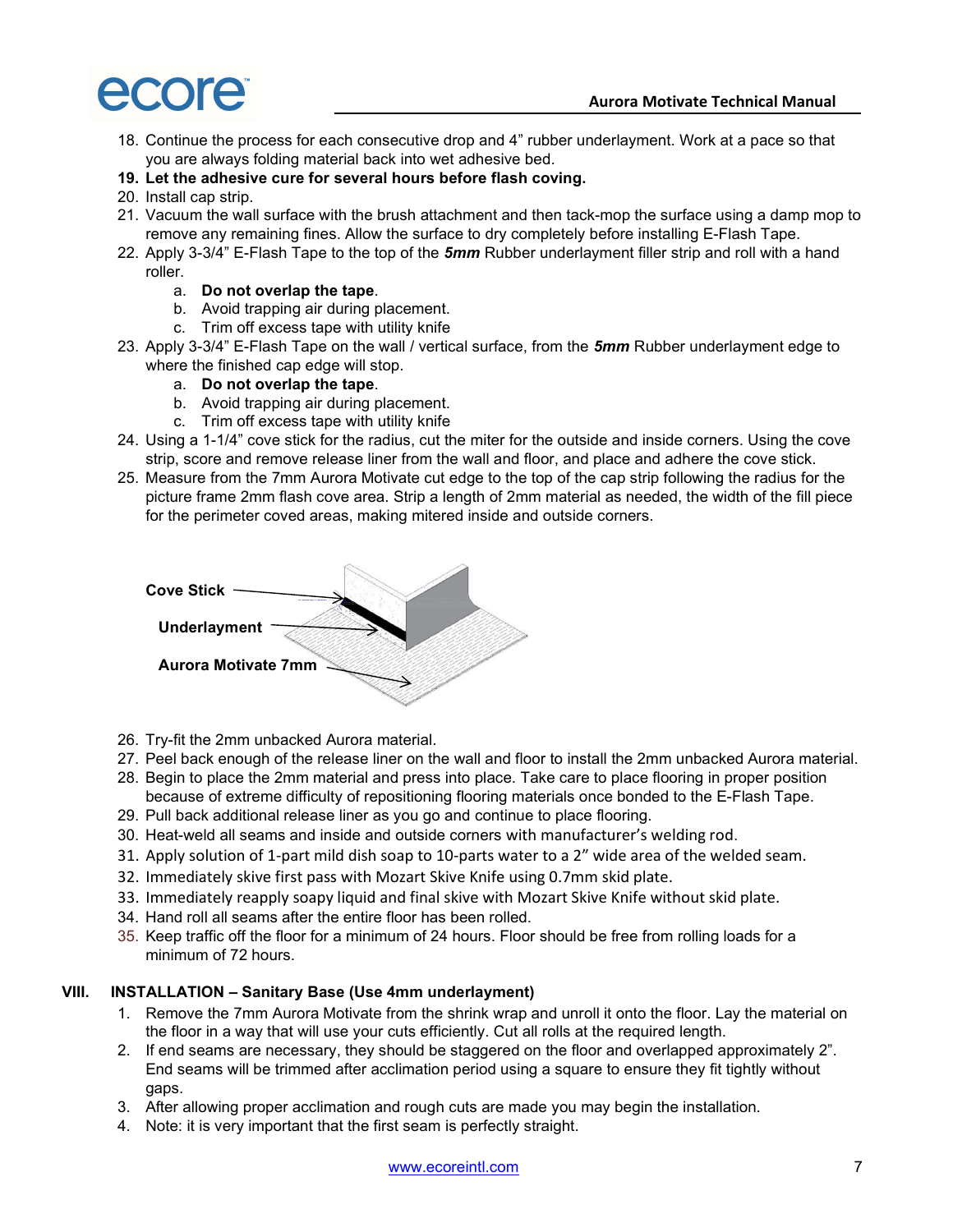- 5. Position the second roll so it is snug with the adjacent roll, but not compressed. After seams are trimmed, if necessary, the edges should fit snug with no visual gaps. Care should be taken to not over compress the seam. Over compressed seams will cause peaking.
- 6. Repeat for each consecutive sheet necessary to complete the area or rolls that will be installed that day.
- 7. After the rolls are rough fitted for the room, strike chalk lines 2" from the walls for Sanitary Base.
- 8. Where the chalk outline for the seam is marked, make square cut with a fixed, straight blade utility knife to prepare the 7mm Aurora Motivate edge for the picture frame Sanitary Base installation. This allows the 2" space needed for the Sanitary Base to fit between the 7mm Aurora Motivate material and walls.
- 9. Prepare the  $4mm \times 2$ " rubber underlayment strip to be installed between the wall and the prepared edge of the 7mm Aurora Motivate.
- 10. After performing the above procedures, begin the application of the adhesive. We recommend E-Grip III, a one-component moisture-cured polyurethane adhesive. Do not mix the E-Grip III; use it right out of the pail and apply to the substrate using a 1/16˝ square notched trowel.
- 11. Remove the 4mm x 2" rubber underlayment and set aside. Fold over the first 7mm Aurora drop along the wall (half the width of the roll). Rolls are 6 feet wide and 30 feet long. When roll is folded over, this will leave an exposed area of substrate that is 3 feet wide and 30 feet long.
- 12. Spread the adhesive using the proper size square-notched trowel. Take care not to spread more E-Grip III than can be covered with flooring within 30 minutes. The open time of the adhesive is 30–40 minutes at 70°F and 50% relative humidity.

NOTE: Temperature and humidity affect the open time of the adhesive. Temperatures above 70°F and/or relative humidity above 50% will cause the adhesive to set up more quickly. Temperatures below 70°F and/or relative humidity below 50% will cause the adhesive to set up more slowly. The installer should monitor the on-site conditions and adjust the open time accordingly.

Note: Do not allow E-Grip III to cure on your hands or the flooring. Immediately wipe off excess adhesive with a rag dampened with mineral spirits! Cured adhesive is very difficult to remove from hands. We strongly suggest wearing gloves while using E-Grip III.

- 13. Lay the flooring and rubber underlayment into the wet adhesive. Do not allow the sheet material to "flop" into place; this may cause air entrapment and bubbles beneath the flooring.
- 14. Immediately roll the floor with a 75–100 lb. roller to ensure proper adhesive transfer. Overlap each pass of the roller by 50% of the previous pass to ensure the floor is properly rolled. Roll the width first and then the length. Hand roll all seams after the entire floor has been rolled.
- 15. Fold over the second half of the first roll and half the width of the second roll. Taking roll sizes into account, this will provide an exposed area of substrate of 6 feet wide and 30 feet in length per roll. Spread the adhesive, roll the flooring, and repeat for each consecutive drop.
- 16. In some instances, it may be necessary to weigh down the seams, especially the end seams, until the adhesive develops a firm set.
- 17. Roll the 4mm x 2" rubber underlayment into the adhesive and thoroughly roll with a hand roller
- 18. Continue the process for each consecutive drop and 2" rubber underlayment. Work at a pace so that you are always folding material back into wet adhesive bed.
- 19. Let the adhesive cure for several hours before installing Sanitary Base.
- 20. Sanitary base should be used for the entire area (except at the doorway) or as specified. Gaps between the wall and subfloor must not be larger than 1/8 inch. Gaps larger than 1/8 inch must be filled and smoothed, using a suitable product before Sanitary Base installation.
- 21. Ensure the wall is dry, smooth and clean. If dusty, use a water-based primer diluted 1:1 with clean, potable water. Apply using a small paint brush.
- 22. Leaving the release liner on the sides of the roll, apply 3-3/4" E-Flash Tape directly to the wall (1/8 inch up from the floor), pressing firmly into place.
- 23. Cut the 3-3/4" E-Flash Tape down to 2" and install 2" of E-Flash Tape to the top of the underlayment, tight to the intersection between the wall and floor, pressing firmly into place. Roll all tape with a hand roller before removing release liner and before installing the Sanitary Base.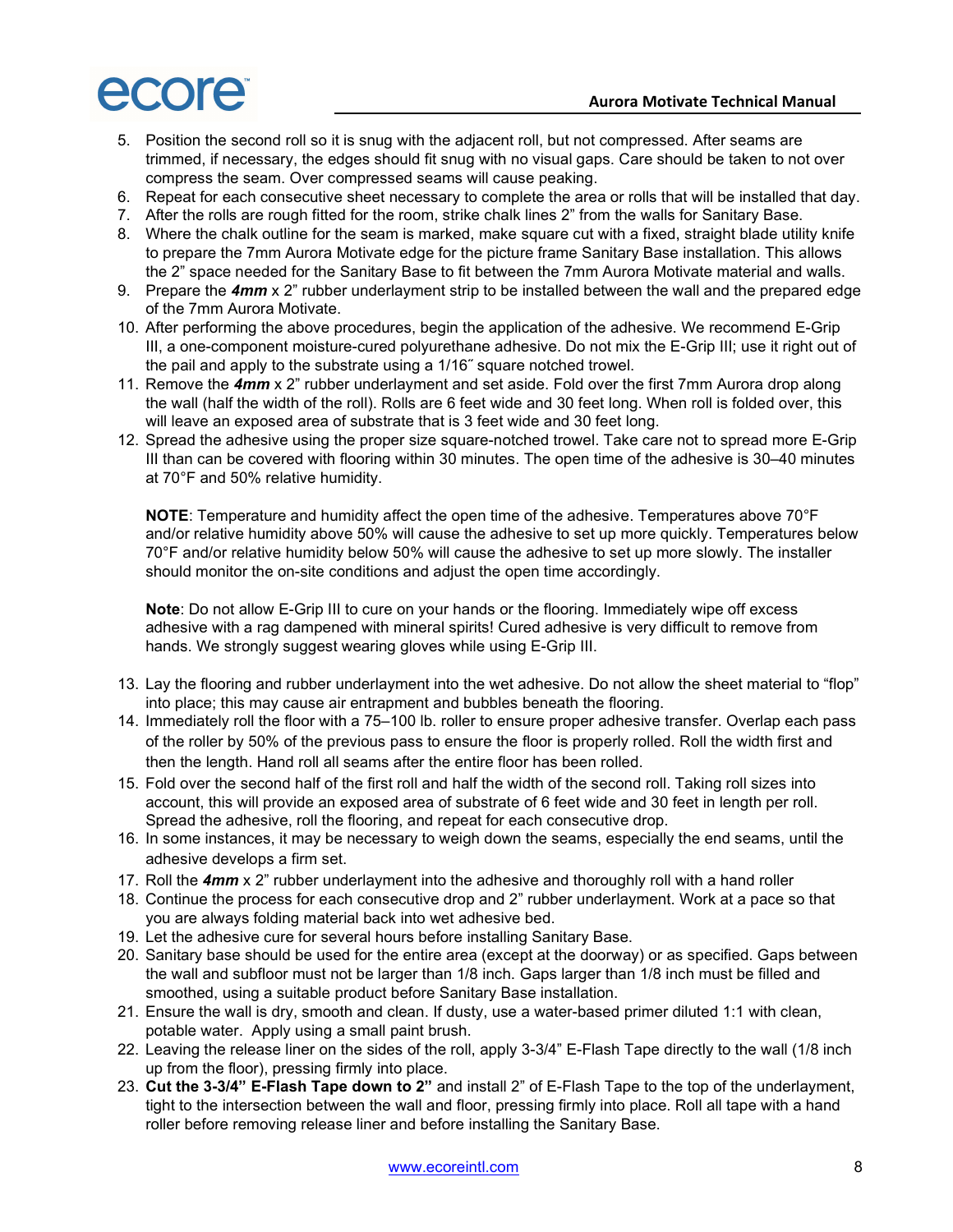

- 24. Dry cut the Sanitary Base to size, mitering as required, and ensure a tight fit at all seams. Remove the release liner from the 2-inch E-Flash Tape and firmly press the sanitary base into the tape, keeping it tight to the flooring.
- 25. Remove the release liner from the E-Flash Tape and firmly press Sanitary Base against wall.
- 26. Roll Sanitary Base with a hand roller to ensure a good bond.
- 27. Groove all seams with a hand groover; DO NOT GROOVE THROUGH TO THE UNDERLAYMENT
- 28. Heat weld the flat seams and cold weld the vertical seams.
- 29. Heat welding the horizontal seams: Apply solution of 1-part mild dish soap to 10-parts water to a 2" wide area of the welded seam.
- 30. Immediately skive first pass with Mozart Skive Knife using 0.7mm skid plate.
- 31. Immediately reapply soapy liquid and final skive with Mozart Skive Knife without skid plate.
- 32. Cold-welding the vertical seams: Apply masking tape 1/8" away from each vertical seam on both sides of the seam. Apply a bead of cold weld and smooth the cold weld with a rounded spatula. Remove the tape and smooth the edges where the tape ended. Let cold weld dry 8 hours before initial cleaning.
- 33. Hand roll all seams after the entire floor has been rolled.
- 34. Keep traffic off the floor for a minimum of 24 hours. Floor should be free from rolling loads for a minimum of 72 hours.

#### **Maintenance**

Note: Use a neutral disinfectant for infection control. Some infection control products used in healthcare facilities (bleach etc.) could damage the floor. Aurora Approved Maintenance Product Options in table on next page.

Note: Do not use "magic eraser"-type pads to remove marks; doing so may degrade surface coating.

#### Initial Cleaning & Lightly Soiled Areas:

- 1. Thoroughly sweep or vacuum to remove dirt and grit.
- 2. Use damp **microfiber mop** or auto scrubber with E-Cleaner diluted per table below.

#### Heavily Soiled Areas:

- 1. Thoroughly sweep or vacuum dirt and grit.
- 2. Use a mix of E-Cleaner diluted per table below.
- 3. Mop solution evenly over floor. Never flood floor with water or cleaning solutions.
- 4. Wait 5 to 10 minutes (but with cleaning solution still wet) and scrub floor with a 175 350 rpm low speed rotary scrubber / swing machine and red pad or hard nylon brush.
- 5. Wet vacuum / mop up residue.
- 6. Rinse with cold water and remove water with mop.
- 7. Let the floor dry completely before allowing traffic.
- 8. No wax or sealer is required; floor can now be used.

#### Regular Maintenance

- 1. Thoroughly sweep or vacuum daily to remove dust and dirt. If necessary, clean with a microfiber mop and E-Cleaner diluted per table below.
- 2. Let floor dry completely before allowing traffic.
- 3. For heavily soiled areas see "Heavily Soiled Areas" section above.
- 4. For periodic maintenance, see "Initial Cleaning" section above.

## **Enhanced Protection**

#### Apply 2 coats of E-Finish for a unique and enhanced protective layer to reduce scuffing and marking. Use microfiber mop. Allow to dry 1-2 hours between coats

www.ecoreintl.com 9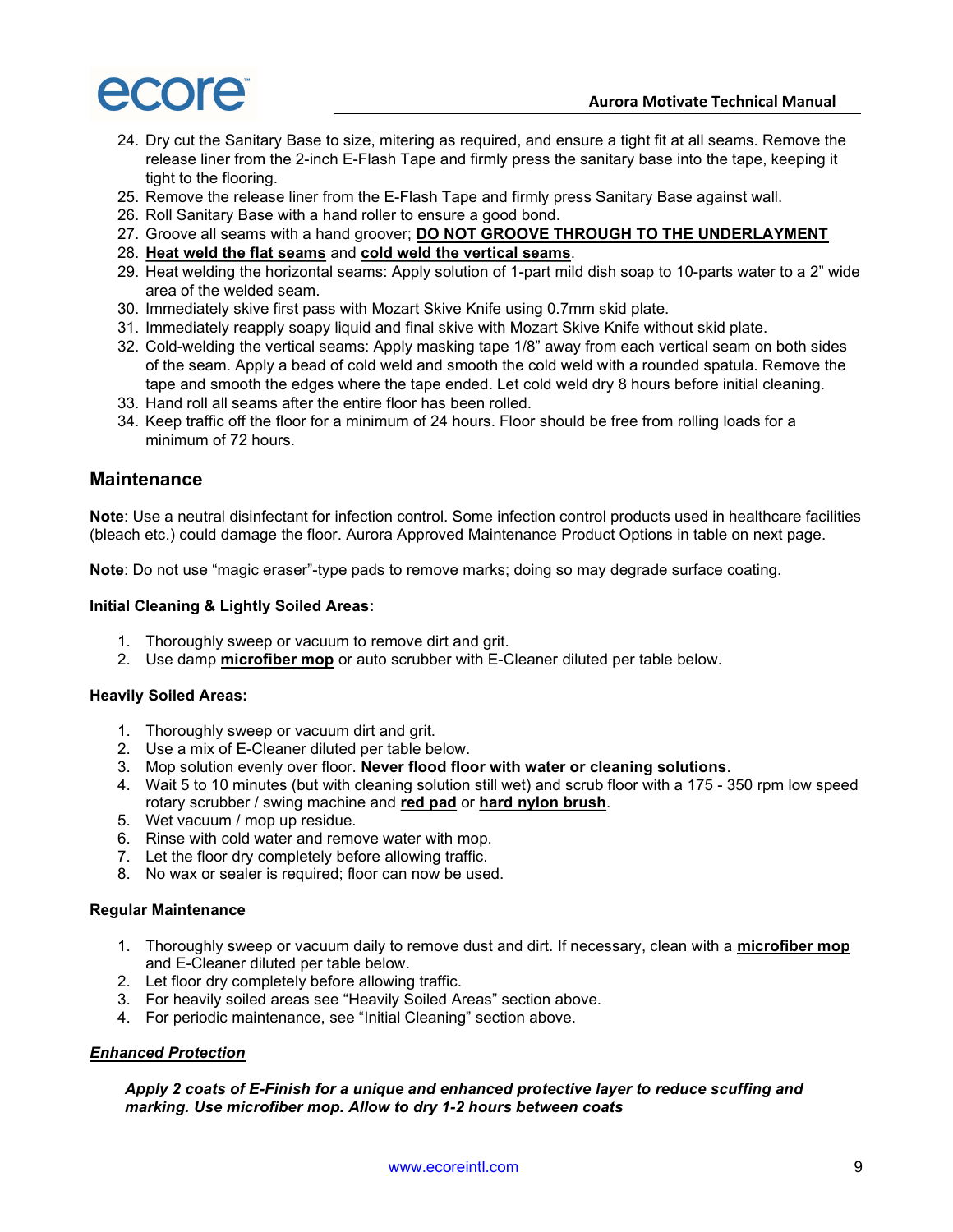

| <b>Steps</b>               | <b>Green Products</b> | <b>Dilution</b>     | <b>Diluted Coverage</b> | Pads & Brushes                                                     |
|----------------------------|-----------------------|---------------------|-------------------------|--------------------------------------------------------------------|
| Initial Cleaning           | E-Cleaner             | 10 oz./gal. water   | 2,000 sq. ft./gal.      | Microfiber mop, Hard<br>Nylon Brush or 3M 5100<br>Red Pad or equal |
| Daily Cleaning             | E-Cleaner             | 3 oz./gal.<br>Water | 6,000 sq. ft./gal.      | Microfiber mop, Hard<br>Nylon Brush or 3M 5100<br>Red Pad or equal |
| <b>Heavy Soiled Areas</b>  | E-Cleaner             | 10 oz./gal. water   | 2,000 sq. ft./ gal.     | Hard Nylon Brush or 3M<br>5100 Red Pad or equal                    |
| <b>Enhanced Protection</b> | E-Finish              | Do not dilute       | 1,500 sq. ft./ gal.     | Microfiber mop                                                     |

| <b>Aurora Motivate Approved Maintenance Product Options</b> |                            |                                                    |                                                      |  |
|-------------------------------------------------------------|----------------------------|----------------------------------------------------|------------------------------------------------------|--|
| <b>PRODUCT</b>                                              | Ecore<br>www.ecoreintl.com | <b>Johnson Diversey</b><br>www.johnsondiversey.com | <b>Rochester Midland</b><br>www.rochestermidland.com |  |
| <b>Neutral Cleaner</b>                                      | E-Cleaner                  | Diversey Stride or Profi                           |                                                      |  |
| <b>Acrylic Sealer</b>                                       | E-Finish                   | <b>Diversey Carefree Matte</b>                     |                                                      |  |
| <b>Neutral Disinfectant</b>                                 | ----                       |                                                    | <b>Enviro Care Neutral Disinfectant</b>              |  |

The data presented is correct at the time of printing. However, Ecore reserves the right to update this information as and when necessary. Technical web site documents prevail. Providing this information does not imply any equivalence between each of the different manufacturers' products, or that other products would prove unsatisfactory.

#### General Precautions

- 1. Protect the flooring from damage by using good quality protective feet and casters for chairs, tables, and other furniture. Use products designed for resilient floors. Caster or wheel damage can be avoided with the use of chair pads.
- 2. Floor protection: floors must be protected against excessive static loads and abrasion when moving furniture. We recommend the removal of small metal glides from furniture legs. Plastic casters and glides of adequate size should be used to protect the floor surface. They should be cleaned periodically to prevent damage when dirt and grit accumulate from being dragged on floors.
- 3. Direct sunlight: flooring constantly exposed to direct sunlight at temperatures over 100 °F (38 °C) may result in alteration of dimension, indentation and possible color fading. Protect with drapes or blinds drawn over windows during peak sunlight hours.
- 4. Install effective barrier matting system at all entrances to reduce cleaning costs and extend life of floor.
- 5. Walk-off mats and throw rugs used in entrance ways: some types of walk-off mats and throw rugs are backed with a type of latex that may discolor the resilient flooring. Always make certain that the mat/rug supplier confirms they have a non-staining backing.
- 6. Stains: certain materials will stain any resilient flooring. They include lipstick, solvent-type fluid and paste waxes, fresh asphalt paving, rubber matting, rug padding and paint pigmentation used on exterior concrete steps and porches. Dark-colored asphalt tile located adjacent to or near the flooring may cause tracking of color onto it. Flooring must be adequately protected) from contact with such materials since in many cases the stains are difficult or impossible to remove (suitable walk-off mats are recommended).
- 7. Stiletto or high-heeled footwear traffic may visibly damage resilient flooring.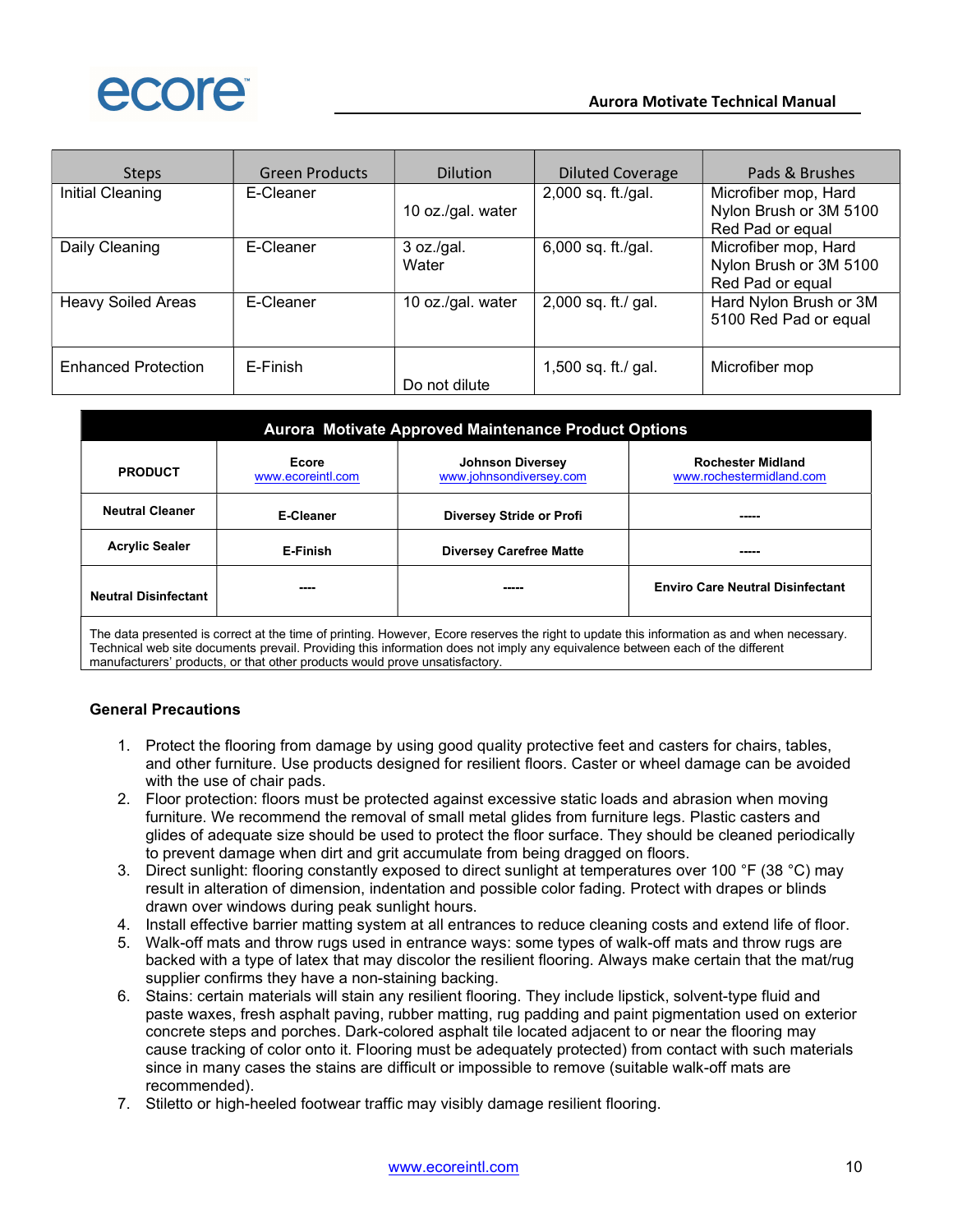

# Warranty

Ecore warrants that the Aurora Motivate rubber flooring will be free from manufacturing defects on both material and workmanship. If such a defect is discovered, the customer must notify Ecore either through the contracting installer, distributor, or directly. If found to be defective within five years under normal non-abusive conditions, at the discretion of Ecore, the sole remedy against the seller will be to repair, to replace, or to issue a credit not exceeding the selling price of the defective goods.

Warranty shall not cover dissatisfaction due to improper installation, normal wear or quality of installation expected from the use or environment of installation, damage from improper maintenance or usage, or general misuse, including and without limitation: burns, cuts, tears, scratches, scuffs, damage from rolling loads, damage from cleaning products not recommended by Ecore, slight shade variations or shade variations due to exposure to direct sunlight, or differences in color between samples or photographs and actual flooring.

Excluded from Warranty – Warranty does not apply to the following.

- 1. The exact matching of shade, color, or mottling.
- 2. Any express or implied promise made by any salesperson or representative.
- 3. Tears, burns, cuts, or damage due to improper installation, improper use, or improper cleaning agents or maintenance methods.
- 4. Wear from chairs, tables, or other furniture without proper floor protectors. Chair mats may be required under chairs with casters/wheels.
- 5. Labor costs for installation of original or replacement material.
- 6. "Remnants", "seconds", "sub standards", "irregulars", or "off goods" which are sold by Ecore strictly on an "as is" basis.
- 7. Problems caused by moisture, hydrostatic pressure, or alkali in the sub-floor.
- 8. Problems caused by uses, maintenance, and installation that are contrary to Ecore specifications, recommendations or instructions.
- 9. Material installed with obvious defects.
- 10. Damage to flooring products from high heels or spike heels.
- 11. Damage to flooring products from rubber mats, rubber backed mats, or car tires.
- 12. Installation of products with adhesives other than those recommended by Ecore.
- 13. Fading and/or discoloration resulting from heavy sunlight penetration and ultraviolet ray exposure from direct or glass-filtered sunlight.
- 14. Material that is not installed and maintained as recommended by Ecore.
- 15. Damage from pallet jack and tow-motor traffic.
- 16. Exposure to animal fats, vegetable oils, grease, or petroleum-based materials. (i.e.: commercial kitchens or auto repair facilities)
- 17. Premature wear and deterioration from spikes or skate blade exposure.
- 18. Differences in color between products and photography.
- 19. Embossing/density deviations between product and samples, photography.

Ecore will have no monetary liability whatsoever for any damages or expenses incurred in connection with this product, whether general, special, direct, indirect, consequential, or incidental (including without limitation damages for loss or profits, savings or data) including but not limited to labor costs or lost profits resulting from the use of or inability to use the articles or from the articles being incorporated in or becoming a component of any other article.

No person, including any representative, employee, or agent of Ecore is authorized to assume on behalf of Ecore any liability or responsibility in addition to or different from that described above. Any and all representations, promises, warranties, or statements that are in addition to or different from the terms set out above are of no force or effect. For complete and latest warranty information visit www.ecoreintl.com.